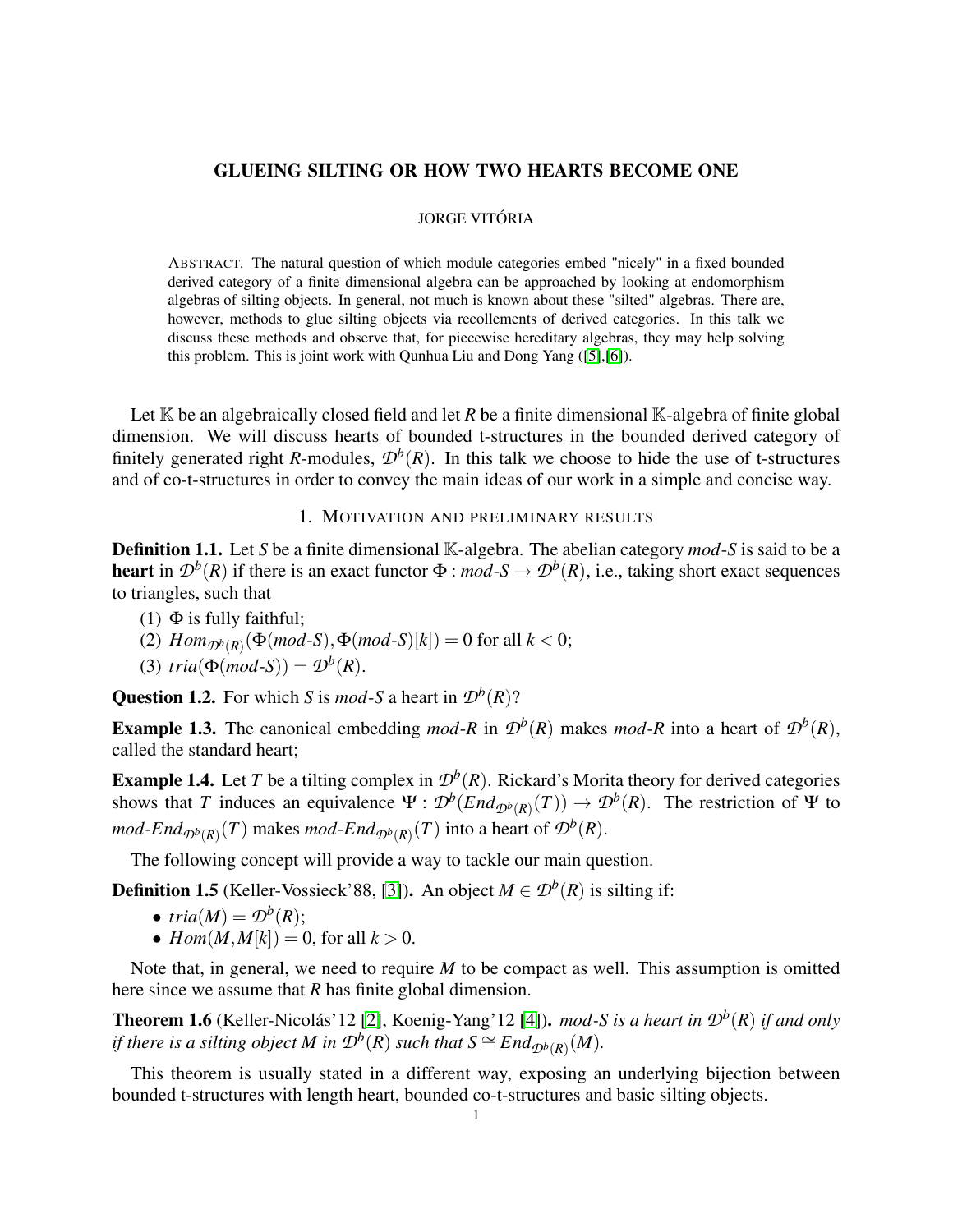### 2. GLUEING

An idea that can be useful to characterise the endomorphism algebras of silting objects is that of glueing along a recollement.

Theorem 2.1 (Liu-V.-Yang'12 [\[6\]](#page-2-1)). *Given a recollement of derived modules categories*

$$
\mathcal{D}^b(B) \xrightarrow[i]{i^*} \mathcal{D}^b(R) \xrightarrow[j^*]{j^*} \mathcal{D}^b(C) .
$$

*and silting objects*  $X \in \mathcal{D}^b(C)$  *and*  $Y \in \mathcal{D}^b(B)$ , *then there is a silting object*  $Z = j_!X \oplus K_Y \in \mathcal{D}^b(R)$ *such that:*

- (1) *K<sup>Y</sup> is uniquely determined (and explicitly computable) up to summands and it depends on both X and Y ;*
- (2) There is a cohomological functor  $H_Z^0$  :  $\mathcal{D}^b(R) \to \text{mod-}\text{End}_{\mathcal{D}^b(R)}(M)$  and a recollement of *abelian categories making the below diagram commute:*

.

$$
\mathcal{D}^b(B) \xrightarrow{\longleftarrow} \mathcal{D}^b(R) \xrightarrow{\longleftarrow} \mathcal{D}^b(C)
$$
\n
$$
\uparrow \qquad \qquad H_Z^0 \downarrow \qquad \qquad \uparrow
$$
\n
$$
\uparrow \qquad \qquad \uparrow
$$
\n
$$
\uparrow \qquad \qquad \uparrow
$$
\n
$$
\uparrow
$$
\n
$$
\uparrow
$$
\n
$$
\uparrow
$$
\n
$$
\uparrow
$$
\n
$$
\uparrow
$$
\n
$$
\uparrow
$$
\n
$$
\uparrow
$$
\n
$$
\uparrow
$$
\n
$$
\uparrow
$$
\n
$$
\uparrow
$$
\n
$$
\uparrow
$$
\n
$$
\uparrow
$$
\n
$$
\uparrow
$$
\n
$$
\uparrow
$$
\n
$$
\uparrow
$$
\n
$$
\uparrow
$$
\n
$$
\uparrow
$$
\n
$$
\uparrow
$$
\n
$$
\downarrow
$$
\n
$$
\uparrow
$$
\n
$$
\uparrow
$$
\n
$$
\downarrow
$$
\n
$$
\uparrow
$$
\n
$$
\downarrow
$$
\n
$$
\downarrow
$$
\n
$$
\uparrow
$$
\n
$$
\downarrow
$$
\n
$$
\downarrow
$$
\n
$$
\uparrow
$$
\n
$$
\downarrow
$$
\n
$$
\downarrow
$$
\n
$$
\downarrow
$$
\n
$$
\downarrow
$$
\n
$$
\downarrow
$$
\n
$$
\downarrow
$$
\n
$$
\downarrow
$$
\n
$$
\downarrow
$$
\n
$$
\downarrow
$$
\n
$$
\downarrow
$$
\n
$$
\downarrow
$$
\n
$$
\downarrow
$$
\n
$$
\downarrow
$$
\n
$$
\downarrow
$$
\n
$$
\downarrow
$$
\n
$$
\downarrow
$$
\n
$$
\downarrow
$$
\n
$$
\downarrow
$$
\n
$$
\downarrow
$$
\n
$$
\downarrow
$$
\n
$$
\downarrow
$$
\n
$$
\downarrow
$$
\n
$$
\downarrow
$$
\n
$$
\downarrow
$$
\

where the arrow pointing upwards are the functors given by the fact that mod-End $_{\mathcal{D}^b(B)}(Y)$ *and mod-End*<sub> $\mathcal{D}^b(C)(X)$  are hearts in  $\mathcal{D}^b(B)$  and  $\mathcal{D}^b(C)$  respectively.</sub>

This theorem also appears, in a different form, in [\[1\]](#page-2-5). See [\[6\]](#page-2-1) for details and for a more precise statement.

Also, the explicit nature of *K<sup>Y</sup>* allows to draw conclusions on the glueing of tilting objects (or of derived equivalences). See [\[6\]](#page-2-1) for details.

# 3. RESTRICTING

To be able to answer the question posed in section 1 with glueing techniques we will need to find out which silting objects are glued from simples ones. This can be answered in the case of piecewise hereditary algebras.

Theorem 3.1 (Liu-V.'12 [\[5\]](#page-2-0)). *Suppose that R is piecewise hereditary. Let mod-S be a heart in D*<sup>*b*</sup>(*R*) *and Z a silting object in*  $\hat{\mathcal{D}}^b(R)$  *such that*  $S \cong End_{\mathcal{D}^b(R)}(Z)$ *. Then there is a recollement* 

$$
\mathcal{D}^{b}(B) \xrightarrow[i]{i^*} \mathcal{D}^{b}(R) \xrightarrow[j^*]{j^*} \mathcal{D}^{b}(C).
$$

*with B and C finite dimensional piecewise hereditary*  $\mathbb{K}$ -algebras and  $X \in \mathcal{D}^b(C)$ ,  $Y \in \mathcal{D}^b(B)$ *silting objects such that*  $Z = j_1 X \oplus K_Y$ *, thus inducing a recollement of abelian categories* 

$$
\mathit{mod-End}_{\mathcal{D}^b(\mathit{B})}(Y)\xrightarrow{\longleftarrow}\mathit{mod-End}_{\mathcal{D}^b(\mathit{R})}(Z)\xrightarrow{\longleftarrow}\mathit{mod-End}_{\mathcal{D}^b(\mathit{C})}(X)
$$